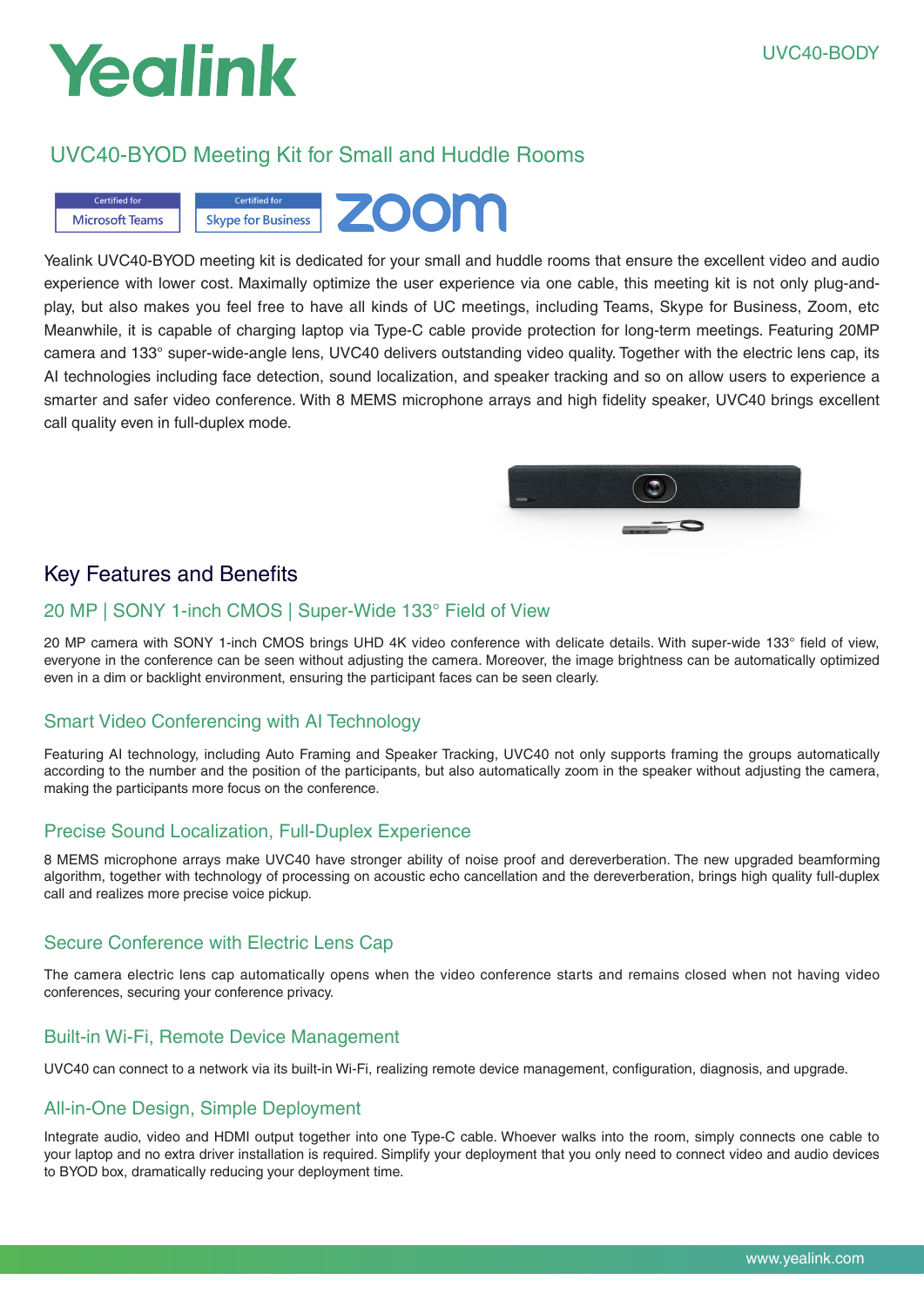# Yealink

# Long Endurance

Capable of charging laptop via Type-C cable, users can take a long meeting even without their own power adapters

# Cost-effective

Reasonable price for audio and video conference and collaboration, especially suitable for the enterprise with lots of huddle rooms.

# **Specifications**

## Package includes

- UVC40 all-in-one USB video bar
- VCR20 Remote Control, 2 x AAA battery
- Power adapter
- Wall bracket and accessories
- 7m USB cable
- Yealink BYOD box
- PD power adapter

#### Yealink UVC40 Camera

- 20MP Camera with SONY 1-inch CMOS
- 133° field of view
- 8x e-PTZ camera
- Electric lens cap
- Camera presets

#### Audio

- Built-in 8 MEMS microphone array
- Support extention mic
- Built-in 5W high fidelity speaker
- Yealink Noise Proof Technology
- Beamforming directed voice pickup technology
- Full-deplex
- Echo cancellation

## AI Technologies

- Auto Framing
- Speaker Tracking
- AI Face Enhancement

## System Requirement

- Windows7, Windows8.1,Windows10, Mac OS 10.10 or higher
- Support for standard audio and video device drivers
- UAC1.0
	- $-$  UVC1.0

## UVC40 Connections

- 1 x USB3.0 Type-B port
- 1 x USB2.0 Type-A port
- 1 x Yealink microphone port (RJ-45)
- 1x 3.5mm Line-in port
- 1 x Power port
- 1 x Security lock slot
- 1 x Reset slot
- Built-in Wi-Fi

#### Manageability

- Yealink RoomConnect management tool
- Yealink Management Cloud Service/Device Management Platform

#### **Compabilities**

- UVC40 is applicable to most video conferencing platform, including but not limited to the following:
	- Zoom Room and Zoom client
	-
	-
- 
- Cisco Webex

#### • - GoToMeeting

- Tencent VooV Meeting
- DingTalk
- Yealink Meeting

## Yealink BYOD Box

- 2x USB3.0 Type-A port
- 1x HDMI output
- 1x 1.5m Type-C cable for connecting to laptop, support charging via USB-C on laptop
- 1x Type-C port for power adapter
- PD power adapter

#### Product Dimension (W.D.H)

- UVC40: 600mm x 68mm x 82mm
- N.W/CTN: 2.56Kg
- Wall Bracket: 127.5mm x 143mm x 82mm
- N.W/CTN: 0.47 Kg
- BYOD Box: 113mm\*30 mm\*10mm
- N.W/CTN: 0.33Kg

#### Other Physical Features

- External Yealink Power Adapter for UVC40: AC 100~240V input and DC 48V/0.7A Output
- Operating humidity:10~95%
- Operating temperature: 0~40℃
- Microsoft Teams and Skype for Business - BlueJeans
	- Google Meet
	-